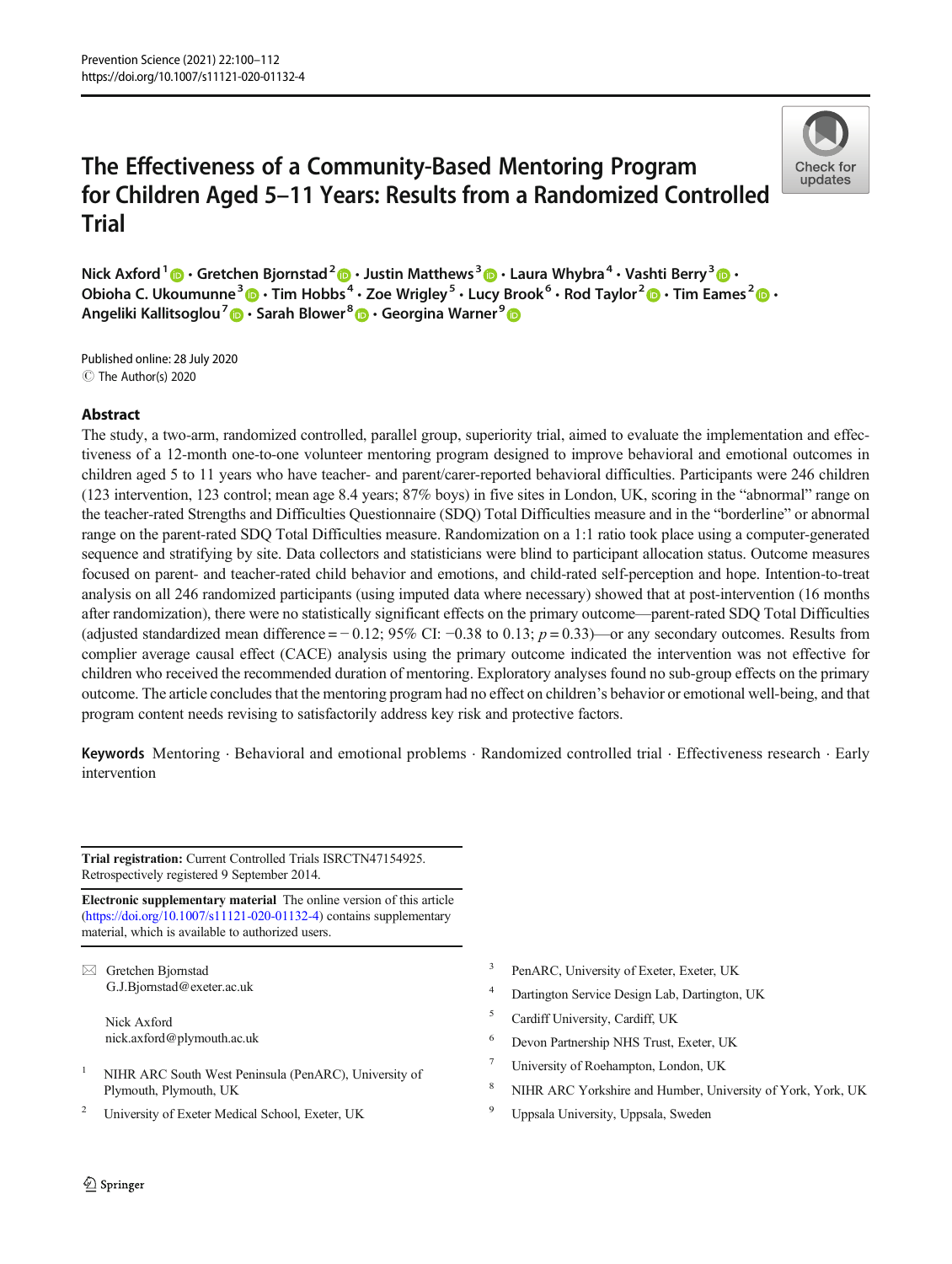## Introduction

Serious antisocial behavior in adolescence and adulthood can be predicted by early signs of behavioral and emotional difficulties in childhood (Farrington and Welsh [2007](#page-11-0)). Individuallevel risk factors for antisocial behavior often express themselves as impulsiveness, difficulties in relating well to peers, poor problem-solving skills, and an inability to regulate conduct and emotions (Rutter et al. [1998;](#page-12-0) Moffitt and Scott [2008\)](#page-12-0). Left untreated, childhood behavioral and emotional difficulties, which affect approximately 10% of children aged 5–15 years in Britain (Green et al. [2005\)](#page-11-0), elevate children's risk for poor outcomes across multiple domains, including academic achievement, health, social relationships, and offending (Nagin and Tremblay [1999](#page-12-0); Roza et al. [2003](#page-12-0); Patel et al. [2007;](#page-12-0) Breslau et al. [2008;](#page-11-0) Bailey et al. [2009;](#page-11-0) Calkins and Keane [2009;](#page-11-0) Fletcher [2010](#page-11-0)). For this reason, it is important to prevent such difficulties and thereby avert later antisocial and criminal behavior.

Mentoring programs offer one approach to preventing childhood behavioral and emotional difficulties, the primary outcome in the trial reported here. They involve forging a strong personal connection between a child and positive adult role model who enables the child to take part in positive activities and commit to socially appropriate goals. This relationship is theorized to improve developmental outcomes (e.g., behavior, emotional well-being, academic attainment) by catalyzing developmental processes in children's socialemotional, cognitive, and identity development, which in turn enable them to interact better with parents and peers (Rhodes and Dubois [2008\)](#page-12-0). For example, identity development is promoted by the mentor encouraging a more positive future orientation, displaying qualities that youth might wish to emulate and exposing mentees to new contexts and resources, thereby expanding their range of possible selves; *cognitive* development, including self-regulation, is encouraged through shared activities and meaningful conversations with more sophisticated thinkers; and social-emotional development is furthered by the mentor facilitating more positive connections with others (peers and adults) and providing a context in which to interpret and manage interpersonal difficulties.

In recent years, mentoring interventions have become an increasingly popular low-cost strategy for early intervention with at-risk youth but questions remain about the extent to which they are effective (Raposa et al. [2019\)](#page-12-0). The most recent comprehensive meta-analytic reviews prior to the present study commencing showed effect sizes across outcomes ranging from 0.18 to 0.21 (DuBois et al. [2002](#page-11-0), [2011\)](#page-11-0). Although considered small according to conventional guidelines, these hide variability across studies, with some effect sizes in the medium and large range. Moderator analyses identified factors associated with stronger effects: matching the young person with the correct mentor based on shared interests;

including structured activities, particularly if driven by the young person's needs and interests; targeting youth who demonstrate behavioral difficulties; including a parent support and involvement element; a duration of 12 months or longer; holding mentor/youth meetings at least once a week; and providing mentor training and support (DuBois et al. [2011](#page-11-0)).

Chance UK, a non-governmental organization working in London since 1995, developed and delivers a 12-month oneto-one mentoring program for children aged 5 to 11 years who display challenging behavior and emotional problems at school and home. It aims to prevent future antisocial and criminal behavior (distal outcomes) by reducing early behavioral and emotional difficulties (proximal outcomes). Trained and supervised mentors build strong relationships with children, serve as positive role models, and provide access to new opportunities and networks. They seek to help participants develop the following: (i) improved self-esteem (by identifying strengths, for instance in creative, sporting, or academic arenas, and providing positive feedback on prosocial behavior); (ii) greater selfefficacy (by encouraging participation in activities and helping children to see how their efforts yield positive effects); (iii) better social and relationship skills, including regulation of conduct and emotions (by modeling such behavior and roleplaying challenging scenarios); and (iv) higher aspirations (by exposing children to different experiences and discussing their potential and preferred futures). Collectively, these factors reflect the three developmental emphases cited above (identity, cognitive, social-emotional) and contribute to positive child behavior and emotional well-being, the primary program focus (e.g., Catalano and Hawkins [1996;](#page-11-0) Donnellan et al. [2005;](#page-11-0) Sowislo and Orth [2013](#page-12-0); Wigelsworth et al. [2017\)](#page-12-0). The program is underpinned by a solution-focused approach (Ratner et al. [2012;](#page-12-0) Bond et al. [2013\)](#page-11-0). This encourages a positive future orientation by identifying goals and steps for getting there (identity development), helps the child to reflect on their actions and identify effective behaviors they have used to cope with difficult situations (cognitive development), and encourages the child to identify their strengths and thereby build positive selfesteem (social-emotional development).

The intervention's core design embodies the features of more effective mentoring programs cited earlier. It targets children with identified behavioral and emotional difficulties; volunteer mentors are trained and supervised to deliver a tailored program of structured activities; a thorough matching process operates, based on the mentor's personality and characteristics; sessions take place weekly for 12 months; and parents are offered support. It also works with younger children than is common in studies of mentoring programs to date, in other words, when children's behavior may be more malleable (Loeber [1991](#page-12-0); Bywater [2012\)](#page-11-0). For these reasons, it was reasonable to expect that Chance UK's program would have a larger effect size than the mean effect found in the DuBois et al. ([2011](#page-11-0)) meta-analysis.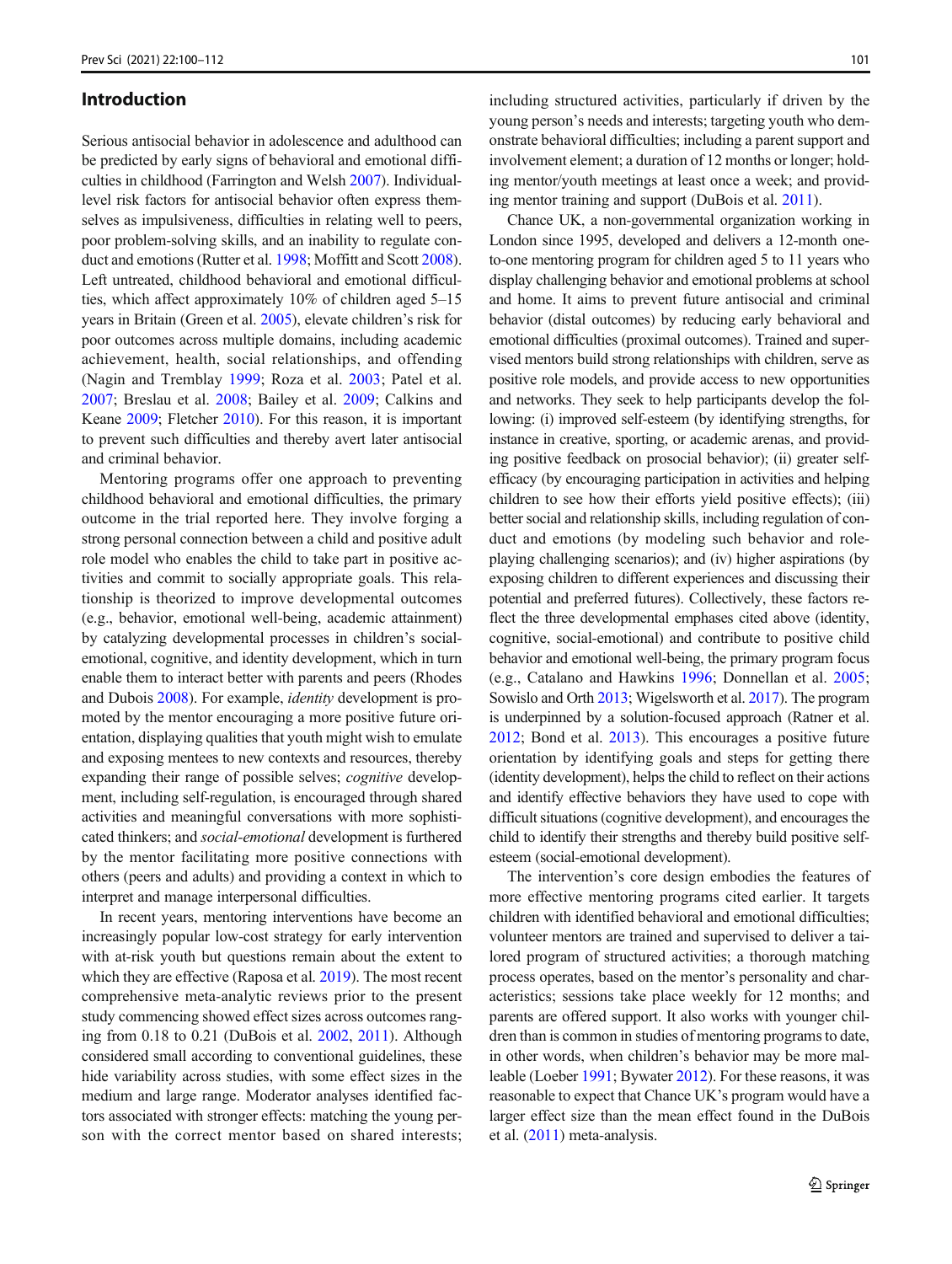Prior to this trial, Chance UK's mentoring program had been evaluated in a pre-post study (Smith and Howard [2008\)](#page-12-0). The mean parent-rated Strengths and Difficulties Questionnaire (SDQ) Total Difficulties score fell from 19.25 out of 40 (for the 99 children entering the program) to 14.82 (based on data for 92 children)<sup>1</sup> after a year of mentoring  $(p < 0.001)$ , while the mean teacher-rated SDQ Total Difficulties score decreased from 23.41 to 16.48 ( $p < 0.001$ ). A definitive trial was justified given ongoing questions about youth mentoring effectiveness and the fact that although the specific intervention was well established, there was no prior trial of youth mentoring in the UK.

The objectives of this trial were as follows: (1) to estimate the effect that offering the Chance UK mentoring program has on children's behavior and socio-emotional well-being (the primary outcome) in comparison to similar children who are not offered the program; (2) to estimate the effect that the program has on children's self-esteem and self-efficacy, both of which are hypothesized mediators of intervention effect; and (3) to describe the extent to which the program is implemented with fidelity to the program design. It was hypothesized that, compared with children who are not offered mentoring (control arm), children who are offered mentoring (intervention arm) will, post intervention, have fewer emotional and behavioral difficulties (reported by parent/carers) and higher self-esteem and self-efficacy (child self-report).

## Method

#### Design

The study was an independent two-arm, randomized controlled, parallel group, superiority trial designed to evaluate the effectiveness of Chance UK's mentoring program in improving behavioral and emotional outcomes in primary school children who have teacher- and parent/carer-reported behavioral difficulties. The intervention arm was offered the mentoring program; both trial arms had access to services as usual. Assessments took place at pre-intervention (baseline: between July 2014 and March 2016), mid-way through the mentoring year (9 months after randomization, midpoint: April 2015 to December 2016) and post-mentoring program (16 months after randomization, endpoint: November 2015 to July 2017). The methods are elaborated on in the published protocol (Whybra et al. [2018](#page-12-0)).

## **Setting**

Chance UK delivered the intervention in community settings in five London boroughs: Enfield, Hackney, Islington, Lambeth, and Waltham Forest. All have a high proportion of children from minority ethnic groups, relatively high rates of child poverty, and a large proportion of rented accommodation (Tables S1 and S2). Assessments for the RCT took place by phone and in the home and school (online for teachers).

## Participants and Procedure

Children were eligible to participate in the study if they were aged between 5 and 10 years at referral (meaning the child would be aged 5 to 11 during mentoring); lived or attended school in one of the five boroughs; and scored  $\geq 16$  on teacher-reported SDQ (TSDQ) Total Difficulties ("abnormal" range) and ≥ 14 on parent/carer-reported SDQ (PSDQ) Total Difficulties ("borderline" (14–16) or abnormal (17–40) ranges). Children were ineligible if any of the following applied: there was a diagnosis of autism or a developmental delay that would prevent them from engaging in the program and the study; information supplied by the child's school to Chance UK at referral indicated a risk of violence towards Chance UK staff or the research team by the child or parent/ carer; or a child's sibling was enrolled in the study.

Recruitment took place between May 2014 and February 2016. Children were referred to the trial by a member of school staff who knew the child well (e.g., a class teacher or Special Educational Needs Coordinator (SENCO)) and who had concerns about the child's behavior. In order to ensure that suitable candidates were referred, school staff were given printed materials about the program, directed to the Chance UK website, encouraged to refer children with challenging behavior and/or who were excluded or at risk of exclusion, and advised that the program is not for children with moderate or severe learning difficulties. Chance UK was responsible for sourcing referrals and screened each completed referral form, which contains the TSDQ, to check eligibility for the study. Each suitable referral was passed to the trial coordinator who contacted the main parent/carer by telephone to explain more about the program and study and to conduct further eligibility checks, including the baseline PSDQ. Where parents/carers were interested and the child met the initial eligibility criteria, an independent data collector visited the family home to obtain written informed consent and collect additional baseline measures prior to randomization. Strategies to minimize attrition from the trial were described in the protocol paper.

#### Sample Size

The sample size was calculated in STATA based on a comparison of the means of the primary outcome between the intervention and control arms. Two hundred forty-six eligible children needed to be recruited to detect an effect size of 0.4 with 80% power at the 5% level of significance, allowing for a study drop-out of up to 20% (an effect size of 0.4 requires a minimum sample size of 99 participants per arm).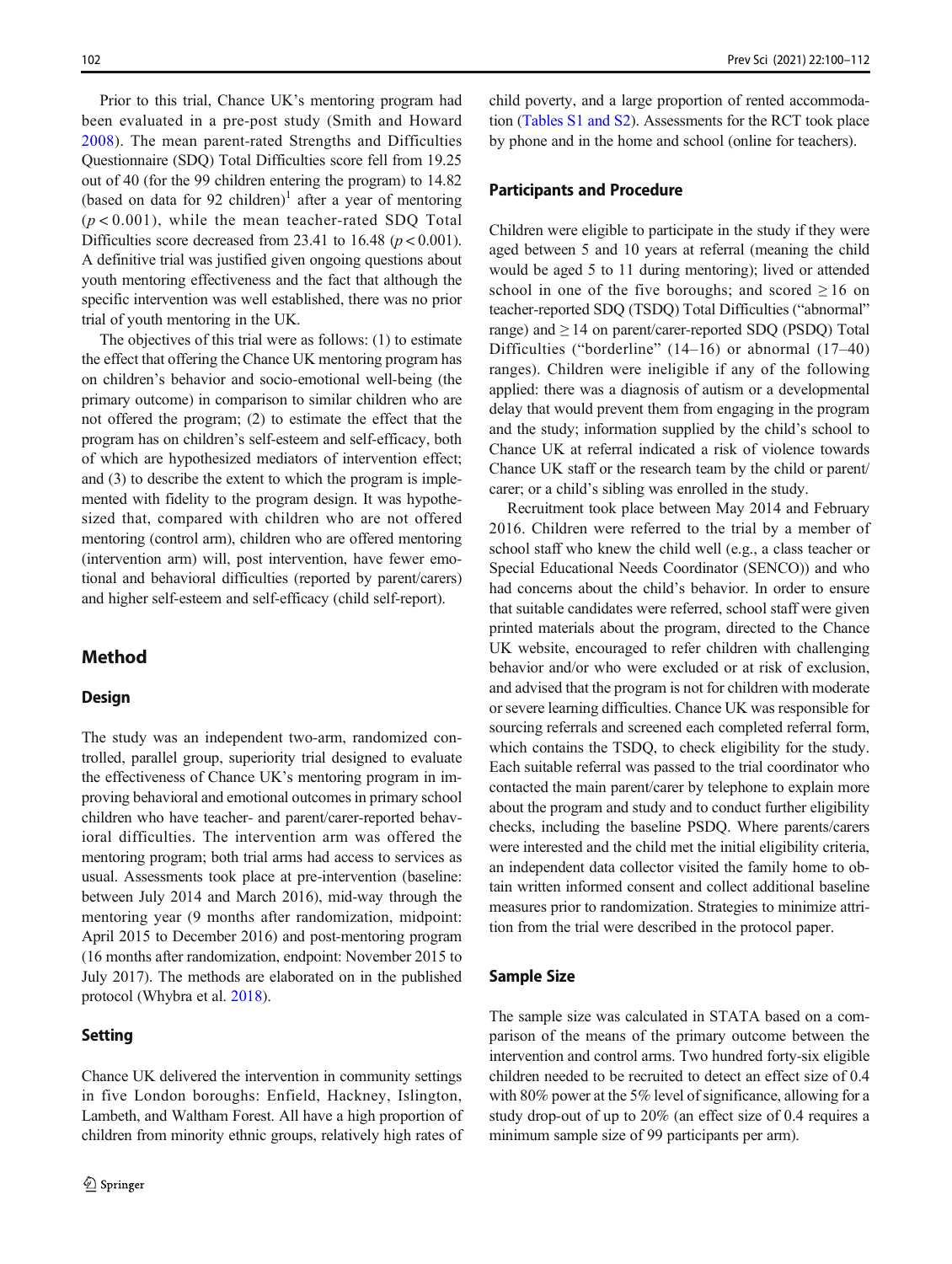#### Randomization

Participants were randomly allocated using a 1:1 ratio to intervention and control arms using a computer-generated randomization sequence, stratified by site (Enfield, Hackney, Islington, Lambeth, and Waltham Forest). In each location, the first 25% of children were allocated by simple randomization and thereafter minimization was used to reduce imbalance between the program and control groups in terms of age  $\left( < 9 \right)$ versus  $\geq 9$  years) and gender (male versus female). Randomization took place after baseline data collection and employed a dynamic approach, meaning that each participant could be randomized as soon as they had completed baseline assessments. The allocation sequence was concealed using an online central randomization service set up and maintained by the Exeter Clinical Trials Network. The principal investigator, trial manager, data collectors, and statisticians were blind to participant allocation status.

## Control Arm

Children assigned to the control arm were permitted to receive services as usual, because the aim of the trial is to determine whether the mentoring program provides added value. Prior to the trial, Chance UK stated that the services on offer would vary between boroughs but would likely include clubs, scouts, after school activities, CAMHS (Child and Adolescent Mental Health Services), and youth projects. Other services were considered unlikely to resemble the Chance UK intervention, as early investigation suggested that few, if any, mentoring programs were available in relevant boroughs. In addition, referrers were signposted to a standard universal children's services directory available to each London borough.

## Intervention Arm

Children in the intervention arm were offered the Chance UK mentoring program. This comprises weekly one-to-one mentoring sessions, each intended to last 2 to 4 h, over 12 months. A matching exercise overseen by Chance UK pairs each child with a trained mentor based on several factors, including the mentor's personality, shared interests (with the child), parent preferences, and mentor availability. Matches are usually successful, meaning that they do not break down; those that break down are usually owing to practical issues, such as changes in the life circumstances of the mentor (e.g., bereavement, change of job) or the family (e.g., moving outside catchment area, entering care). There were 123 different mentors in the trial, one for each participant offered the intervention. Mentors develop a program of interactive activities tailored to their child's interests and needs. The sessions aim to help children to (i) progress to their identified "preferred future" by working towards specified personal goals (e.g., regarding family relationships, activities they enjoy, education), (ii) recognize and build their strengths (e.g., trying hard, exhibiting prosocial behavior), and (iii) consider and try out more effective responses to difficulties (e.g., role-playing prosocial ways of dealing with frustration or anger), all while giving them access to networks and opportunities that would otherwise be unavailable to them.

The mentor uses solution-focused techniques to help improve child behavior without exploring the behavior's root cause: (i) problem-free talk (e.g., amplifying positives, asking questions, reframing issues); (ii) identifying and encouraging the child's strengths (e.g., challenging negative statements they make about themselves based on previous experiences); (iii) giving positive and specific feedback about what a child has done well in a particular situation (e.g., if they tried hard); and (iv) imagining a preferred future by helping a child to identify where they are on a particular issue, where they want to be, and how that can be achieved (e.g., identifying what they can influence and working together on that issue).

The first 3 months of mentoring focus on building a trusting relationship between child and mentor and identifying the child's difficulties and strengths. The mentor, child, main parent/carer, and Chance UK then meet to agree at least one behavioral goal, one educational or social skills goal, and one fun goal. There are also often implicit goals known to the mentor and project manager, such as helping the child to deal with anger. The remainder of the mentoring year focuses on achieving these goals and building the child's strengths. Each child may also choose to attend one or more group mentoring sessions with other children and mentors. After 9 months, the mentor and the child start preparing for a positive end to the mentoring relationship. A graduation ceremony attended by family and friends marks the end of the year and celebrates the child's successes and goals achieved.

In an optional part of the intervention, taken up by those who are interested, Chance UK works with the child's parent/ carer(s). This applies the solution-focused approach and may involve practical assistance with family management, assisting with personal development such as preparing a CV, or signposting and introduction to relevant services. Support can be offered through one-to-one sessions, family group sessions, or group workshops. The parent/carer service can take place throughout the mentoring program.

Mentors complete a 3-day training delivered by Chance UK staff and covering the following: intervention aims and objectives, program structure and logic model, the solutionfocused approach, safeguarding, and reporting requirements. Training is delivered in a group setting and involves extensive role play, individual feedback, and discussion. Trainees are also given homework tasks (e.g., to prepare a presentation exploring the perspectives on mentoring of parents or referrers).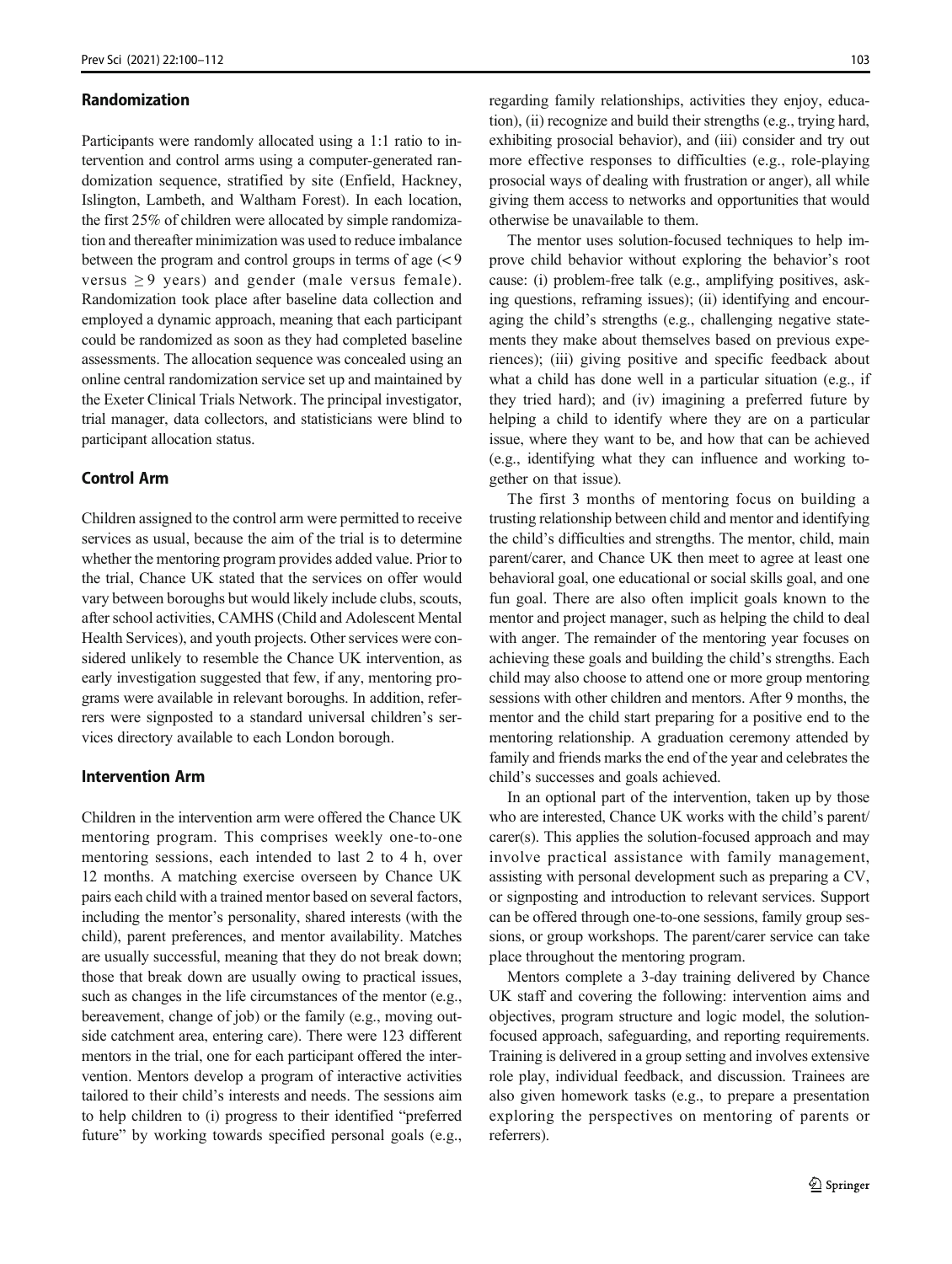#### Outcome Measures

Outcome measures were selected to reflect key elements of the program theory of change. The parent-reported SDQ (Goodman [1997](#page-11-0)) Total Difficulties score is the primary outcome; all other outcomes are secondary. All measures have been shown in previous studies to have good internal validity and reliability (Whybra et al. [2018\)](#page-12-0), and internal consistency in the current sample is at least acceptable (Cronbach's alpha  $\geq$  0.7) for all measures at all time points except two (Table S3).

The SDQ is a widely used 25-item questionnaire for measuring children's behavioral and emotional difficulties (Goodman [1997\)](#page-11-0). This study included the Parent-report (PSDQ) and the Teacher-report (TSDQ) versions for children aged 4–17 years. Each contains five subscales of five items, assessing conduct problems, emotional problems, hyperactivity, peer problems, and prosocial behavior respectively. The first four of these are summed to provide a Total Difficulties score (primary outcome) with a range of 0 to 40, where higher scores indicate greater difficulties. This score can be categorized into "Normal" (0–13 PSDQ, 0–11 TSDQ), Borderline (14–16 PSDQ, 12–15 TSDQ), and Abnormal (17–40 PSDQ, 16–40 TSDQ). The SDQ also includes a brief Impact Supplement, focused on the impact of behavioral and/or socio-emotional difficulties on the child, their everyday life, and the people around them. The PSDQ Impact Score ranges from 0 to 10, and the TSDQ Impact Score ranges from 0 to 6, with a higher score indicating a greater impact.

The Eyberg Child Behavior Inventory (ECBI) (Eyberg and Ross [1978](#page-11-0)) is a 36-item parent/carer-rated measure of behavior problems exhibited by children aged 2 to 16 years, with two scales: an Intensity Scale (scoring range 36 to 252, indicating low to high frequency of common behavior problems) and a Problem Scale (scoring range 0 to 36, indicating low to high extent to which behaviors are deemed problematic). The ECBI is more sensitive than the SDQ.

The Self-Perception Profile for Children (SPPC) (Harter [1982,](#page-11-0) [2012\)](#page-11-0) is a 36-item self-report measure comprising six six-item scales, four of which are used here, all assessed at endpoint: global self-worth, scholastic competence, social competence, and behavioral conduct. Each scale score is obtained by calculating the mean response score for the relevant items, with scores ranging from 1 (lower self-perceived competence) to 4 (higher self-perceived competence). This scale was used to measure children's self-esteem (for those aged 8 years and above at baseline).

The Children's Hope Scale (CHS) (Snyder et al. [1997\)](#page-12-0) is a six-item self-report measure with two three-item subscales, assessing whether children feel able to initiate and move towards goals (agency subscale) and create a plan to work towards their goals (pathway subscale). The overall score is calculated by adding the responses to the six items, with scores ranging from 6 to 36 (higher scores are better). This scale was used to measure children's self-efficacy (for those aged 8 years and above at baseline).

#### Other Measures

The Family Demographics Questionnaire (FDQ) was used at baseline to gather information about the child and their family. It is adapted from one used in a parenting intervention trial (Hutchings et al. [2007](#page-12-0)) and includes date of birth, age, gender, ethnicity, SEN status, education, household members, relationship quality, family health, and financial situation. Chance UK recorded mentors' gender, age, ethnicity, and employment status.

The Family Service Use Questionnaire (FSUQ) was administered to the parent/carer at midpoint and endpoint to record families' receipt of targeted school services and additional services, detailing the typical length and number of contacts. It is a modified version of the widely used Client Service Receipt Inventory (CSRI) (Chisholm et al. [2000](#page-11-0)).

The Beck Depression Inventory II (BDI-II) Short Form (Beck and Beck [1972\)](#page-11-0) was used to measure maternal cognitive-affective symptoms at baseline, midpoint, and endpoint. Thirteen items cover areas such as sadness, loss of pleasure, self-dislike, and crying, with scores ranging from 0 to 39 (higher scores indicate more severe depression). There is some evidence that maternal depression is associated with a tendency for mothers to over-report child behavior problems (Fergusson et al. [1993;](#page-11-0) Najman et al. [2000](#page-12-0)), so the score was adjusted for in the comparisons between trial arms.

#### Implementation Fidelity

Fidelity data were collected from three sources: the Program Manager (PM) (following each monthly supervision session), the child (at 3 and 9 months), and Parent Program Managers (PPM) (for each parent and family session). Four dimensions of fidelity were measured (see also Table S4): dose—the number and length of mentoring sessions (PM) and amount of additional support for children, parents and families (PPM); *adherence* the mentor's use of solution-focused techniques (7 items (e.g., "problem-free talk"), yes/no responses, range 0 (low) to 7 (high)) (PM); *quality*—rating of quality of the mentoring provided (10 items (e.g., "mentor engages the child in interactive tasks with a purpose"), 3-point scale ("good," "acceptable," "improvement needed"), range 10 (low) to 30 (high)) (PM); and engagement—child-completed Mentor Youth Alliance Scale (MYAS; Zand et al. [2009\)](#page-12-0), which measures the child's feelings of compatibility with the mentor and satisfaction with different aspects of the mentoring relationship (10 items (e.g., "My mentor cares about me"), 4-point response scale (from "very false" to "very true"), range 10 (low) to 40 (high)). The MYAS has good validity and reliability, including a Cronbach's alpha of 0.85 (Zand et al. [2009](#page-12-0)). Additional aspects of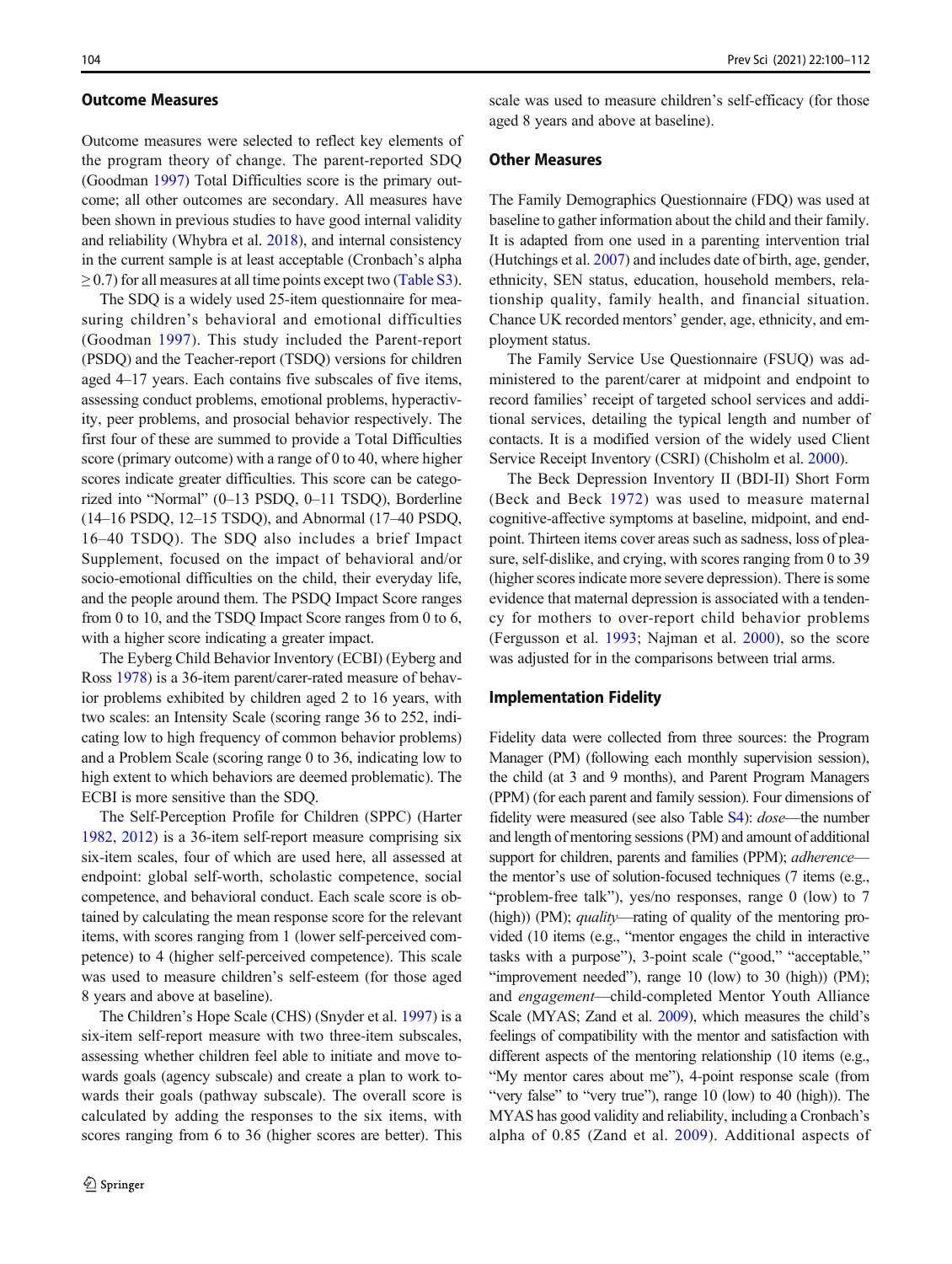implementation measured were time taken to match children with mentors, extent of breakdown in matches, and mentor rating of the support received from their program manager.

#### Data Analysis

The comparison of outcomes was conducted according to the principle of intention-to-treat and included all 246 participants, analyzed according to the trial arm to which they were randomized. Trial arms were compared in crude (unadjusted) analyses. Linear regression (for continuous outcomes) and logistic regression (for binary outcomes) were used to adjust these comparisons for the baseline score of the outcome in question, variables used to balance the randomization (site, age group, gender), ethnicity, SEN, SES, and baseline BDI-II score. The adjusted analysis is considered primary. In exploratory analyses, tests of interaction were used to examine whether the program effect differs across various sociodemographic categories and the baseline level of total PSDQ total difficulties. The findings are based on analyses of 20 multiply imputed datasets to handle missing data. All outcome analyses were carried out using R software 3.5.0 (R Core Team [2018](#page-11-0)).

Fidelity was summarized using descriptive statistics, focusing on the different dimensions measured (adherence, dose, quality, engagement). The protocol planned for a complier average causal effect analysis (CACE) (Hewitt et al. [2006](#page-11-0); Dunn and Bentall [2007](#page-11-0); Stuart et al. [2008\)](#page-12-0) to quantify the intervention effect on the primary outcome (endpoint PSDQ Total Difficulties) on children who attend 11 or more months of mentoring before endpoint (the recommended amount). The CACE analysis compares "compliers" in the intervention arm (those who "comply" with the intervention offered, in this case attending mentoring sessions fully) with a comparable group in the control arm (those who would have complied had they—counterfactually—been offered the intervention). Exploratory and unplanned CACE analyses examined other fidelity variables. These were put in binary form if required, with thresholds chosen independently and prior to analysis. An individual was treated as complying (or not) if they crossed the associated threshold (or not).

## Results

## Baseline Characteristics

The CONSORT diagram (Fig. [1](#page-6-0)) depicts the flow of referral, recruitment, and retention in the trial. The randomized sample comprised 246 children (intervention  $N = 123$ , control  $N =$ 123). Most of the sample were boys (87.4%), and the mean age at baseline was 8.4 years (standard deviation = 1.2). One quarter of participants came from households that were

struggling financially, defined as finding it "very" or "extremely" difficult to live on current household income.

At baseline, intervention and control arms were similar for many characteristics, including age, gender, parent marital status, and SES (Table [1](#page-7-0)). There were some differences; for example, in the intervention arm there was a higher proportion of minority ethnic group children (66.7% intervention vs. 56.6% control) and a higher proportion of children from families in the lowest income category (34.2% vs. 27.9%). Intervention and control arms were very similar at baseline on all outcome measures (Table S5). Attrition (participants withdrawn or unable to contact) by the endpoint was 49 for the control arm (40%) and 33 for the intervention arm (27%) (Fig. [1\)](#page-6-0). After attrition, there was good equivalence between arms on all baseline outcome measures but an imbalance on some demographic characteristics (Tables [1](#page-7-0) and S4).

The mean age of mentors was 31.4 years (range 19 to 56), and two-thirds (65.3%) were female. Just under half (49.1%) were from a minority ethnic group, and most were in full-time (85.6%) or part-time (2.7%) employment.

#### **Outcomes**

Table [2](#page-8-0) presents the unadjusted and adjusted mean differences at endpoint for the intervention and control arms, as well as standardized mean differences (midpoint results in Table S6). For the PSDQ Total Difficulties > threshold and TSDQ Impact > threshold, the results are presented as odds ratios (intervention: control). All randomized participants were included in analyses in the trial arms to which they were assigned (intervention  $n = 123$ , control  $n = 123$ ).

There were improvements over time on most outcomes in both intervention and control conditions (Table S7). However, there was no statistically significant difference between the intervention and control arms on the primary outcome, PSDQ Total Difficulties score at endpoint (adjusted standardized mean difference (SMD) =  $-0.12$  (95% CI  $-0.38$  to 0.13),  $p = 0.33$ ). There were also no significant differences between the intervention and control arms on any secondary outcomes, including two variables in the hypothesized mechanism of change, namely child self-esteem and self-efficacy. Allowing for possible clustering owing to some children coming from the same school (cluster) made little difference to the results for any outcome (e.g., change in p from 0.33 to 0.29 on the primary outcome). Exploratory moderator analysis found no significant sub-group differences on the primary outcome for age, gender, marital status, SES, ethnicity, or PSDQ Total Difficulties score (borderline < 16 vs. abnormal  $\geq$  17) at baseline (Table S8). A sensitivity analysis of the primary outcome gave results with a similar interpretation for the complete case data (adjusted MD = −1.5 (95% CI −3.6 to 0.6),  $p = 0.16$ ) compared with the imputed data (adjusted MD =  $-1.1$  (95%) CI – 3.2 to 1.1),  $p = 0.33$ .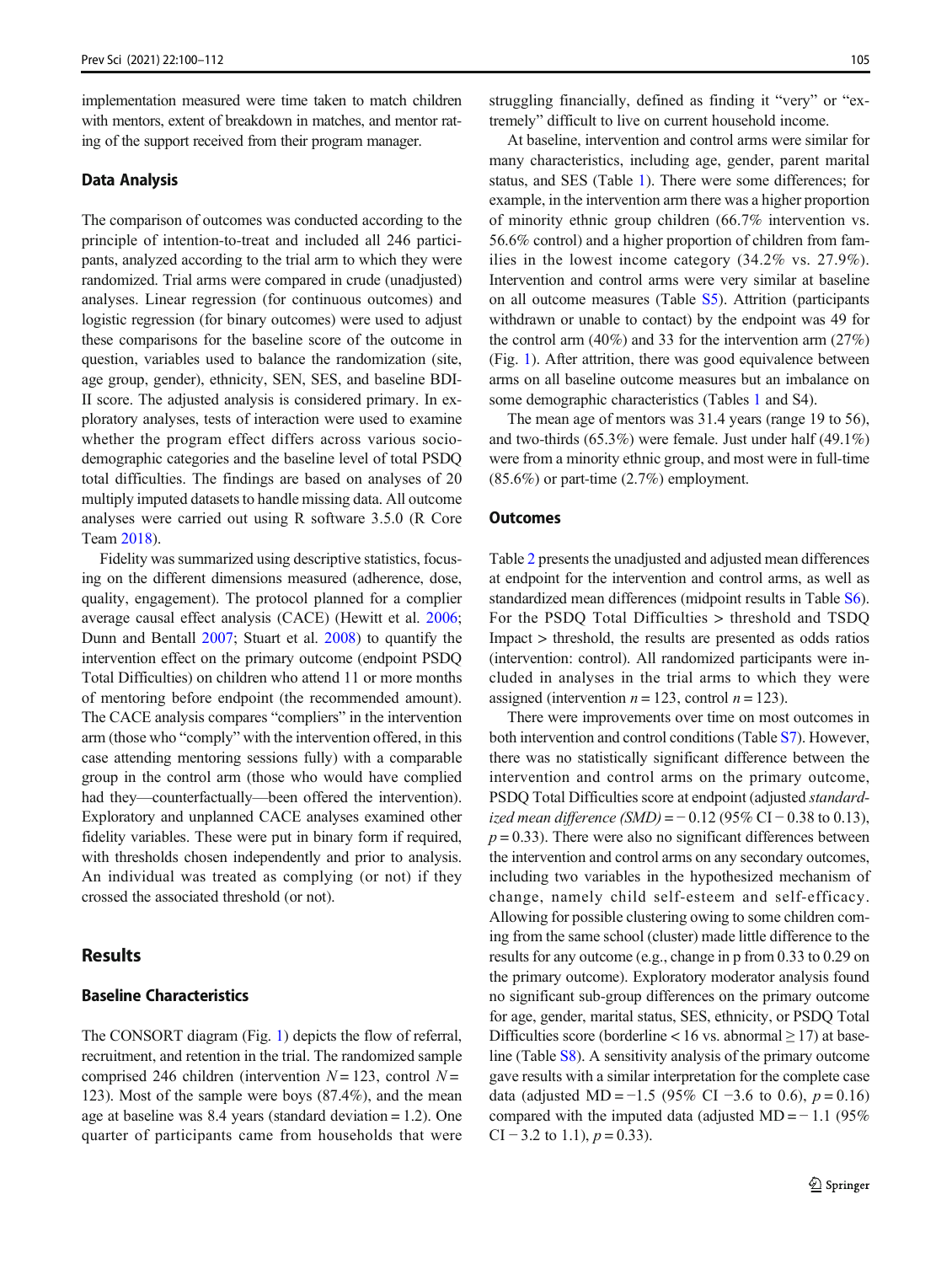<span id="page-6-0"></span>

The planned CACE analysis using the primary outcome did not provide evidence that the intervention was effective  $(p =$ 0.50) among children who received 11 or more months of mentoring (the recommended amount) as opposed to no mentoring (MD =  $-1.0$ , 95% CI  $-4.0$  to 2.0) (Table S9). Nor did the exploratory CACE analyses find that the intervention was effective on the primary outcome when delivered with stronger adherence ( $p = 0.42$ ) or higher quality ( $p = 0.41$ ), or when parents received extra support  $(p = 0.41)$ , or when children attended group sessions ( $p = 0.42$ ), or when the mentoring relationship was strong according to the child  $(p = 0.41)$  (Table S10).

## Missing Data

Baseline variables were largely non-missing, apart from some financial difficulty questions and 26.4% of child-reported measures (SPPC and CHS, both asked only of children aged 8 years or above at baseline). The amount of missing data increased at post-intervention (Fig. 1). The primary outcome is 33.3% missing at T3, due to loss of contact or withdrawal of participants.

## Implementation Fidelity

Of the 123 children allocated to the intervention arm, 112 (91.1%) received some mentoring (Fig. 1). Reasons for 11 children not getting any mentoring included moving away  $(n=4)$ , lack of interest  $(n=3)$ , child's needs escalating such that provision of the intervention was deemed unsafe  $(n = 1)$ , loss of contact  $(n = 1)$ , and unknown  $(n = 2)$ .

Results for implementation fidelity are presented in Table S11. There was wide variation in the time taken to match young people to a mentor  $(M = 135.4$  days,  $SD = 76.6$ ). Matching took on average just under  $4$  months (median =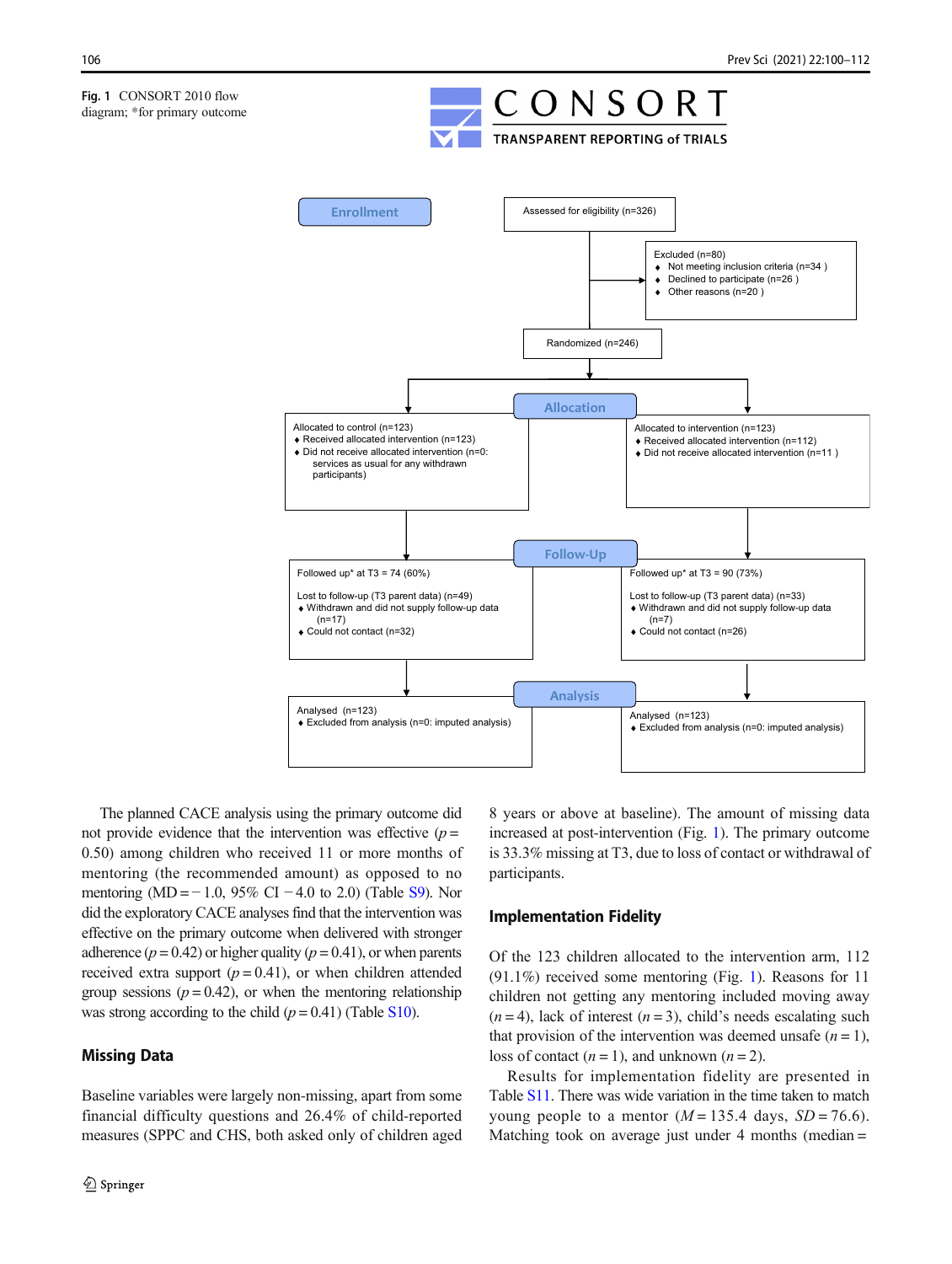<span id="page-7-0"></span>Table 1 Baseline demographic characteristics of all participants in the trial (by arm), those lost to follow-up (withdrawn or unable to contact), and those remaining in the trial to the end. Values are percentages (number) unless stated otherwise

| Baseline variable                                                            | All participants                          |                                      | Participants lost to follow-up          |                           | Remaining participants                  |                           |
|------------------------------------------------------------------------------|-------------------------------------------|--------------------------------------|-----------------------------------------|---------------------------|-----------------------------------------|---------------------------|
|                                                                              | Intervention<br>$(N=102 \text{ to } 123)$ | Control<br>$(N=109 \text{ to } 123)$ | Intervention<br>$(N=26 \text{ to } 33)$ | Control<br>$(N=43$ to 49) | Intervention<br>$(N=76 \text{ to } 90)$ | Control<br>$(N=66$ to 74) |
| Child age                                                                    |                                           |                                      |                                         |                           |                                         |                           |
| $< 9$ years                                                                  | 50.4(62)                                  | 48.8 (60)                            | 54.5 (18)                               | 38.8 (19)                 | 48.9 (44)                               | 55.4 (18)                 |
| $\geq$ 9 years                                                               | 49.6(61)                                  | 51.2(63)                             | 45.5(15)                                | 61.2(30)                  | 51.1 (46)                               | 44.6(33)                  |
| Gender                                                                       |                                           |                                      |                                         |                           |                                         |                           |
| Male                                                                         | 87.0 (107)                                | 87.8 (108)                           | 81.8 (27)                               | 87.8 (43)                 | 88.9 (80)                               | 87.8 (65)                 |
| Female                                                                       | 13.0(16)                                  | 12.2(15)                             | 18.2(6)                                 | 12.2(6)                   | 11.1(10)                                | 12.2(9)                   |
| Ethnicity                                                                    |                                           |                                      |                                         |                           |                                         |                           |
| White                                                                        | 33.3(40)                                  | 43.4(53)                             | 41.9(13)                                | 43.8(21)                  | 30.3(27)                                | 43.2 (32)                 |
| Asian/Asian British                                                          | 5.7(7)                                    | 2.5(3)                               | 3.2(1)                                  | 0.0(0)                    | 6.7(6)                                  | 4.1(3)                    |
| Mixed/multiple ethnic groups                                                 | 7.5(9)                                    | 14.8(18)                             | 6.5(2)                                  | 16.7(8)                   | 7.9(7)                                  | 13.5(10)                  |
| Black/African/Caribbean/Other black                                          | 49.2 $(60)$                               | 39.2 (47)                            | 48.4(15)                                | 37.5(18)                  | 50.6(45)                                | 39.2 (29)                 |
| Other                                                                        | 3.3(4)                                    | 0.8(1)                               | 0.0(0)                                  | 2.1(1)                    | 4.5(4)                                  | 0.0(0)                    |
| Parent marital status                                                        |                                           |                                      |                                         |                           |                                         |                           |
| Married or living together                                                   | 20.7(25)                                  | 21.5(26)                             | 18.2(6)                                 | 18.4(9)                   | 21.6(19)                                | 23.6(17)                  |
| Lone parent                                                                  | 79.3 (96)                                 | 78.5 (95)                            | 81.8 (27)                               | 81.6 (40)                 | 78.4 (69)                               | 76.4(55)                  |
| Special educational needs (SEN) status                                       |                                           |                                      |                                         |                           |                                         |                           |
| No provision                                                                 | 76.2 (93)                                 | 73.3 (88)                            | 75.0(24)                                | 71.7(33)                  | 76.7 (69)                               | 74.3 (55)                 |
| Receiving SEN support                                                        | 23.8 (29)                                 | 26.7(32)                             | 25.0(8)                                 | 28.3 (13)                 | 23.3. (21)                              | 25.7(19)                  |
| Borough                                                                      |                                           |                                      |                                         |                           |                                         |                           |
| Enfield                                                                      | 19.5(24)                                  | 17.9(22)                             | 15.2(5)                                 | 18.4(9)                   | 21.1(19)                                | 17.6(13)                  |
| Hackney                                                                      | 10.6(13)                                  | 11.4(14)                             | 9.1(3)                                  | 14.3(7)                   | 11.1(10)                                | 9.5(7)                    |
| Islington                                                                    | 15.4(19)                                  | 15.4(19)                             | 9.1(3)                                  | 20.4(10)                  | 17.8(16)                                | 12.2(9)                   |
| Lambeth                                                                      | 32.5(40)                                  | 33.3 (41)                            | 48.5(16)                                | 28.6(14)                  | 26.7(24)                                | 36.5(27)                  |
| <b>Waltham Forest</b>                                                        | 22.0(27)                                  | 22.0(27)                             | 18.2(6)                                 | 18.4(9)                   | 23.3(21)                                | 24.3(18)                  |
| Housing type                                                                 |                                           |                                      |                                         |                           |                                         |                           |
| Owned                                                                        | 5.7(7)                                    | 11.5(14)                             | 3.0(1)                                  | 12.2(6)                   | 6.7(6)                                  | 11.0(8)                   |
| Other                                                                        | 94.3 (116)                                | 88.5 (108)                           | 97.0 (32)                               | 87.8 (43)                 | 93.3 (84)                               | 89.0 (65)                 |
| Housing quality                                                              |                                           |                                      |                                         |                           |                                         |                           |
| Good                                                                         | 43.1(44)                                  | 35.8 (39)                            | 30.8(8)                                 | 34.9(15)                  | 47.4 (36)                               | 36.4(24)                  |
| Acceptable                                                                   | 29.4 (32)                                 | 44.1 (45)                            | 34.6(9)                                 | 41.9(18)                  | 30.3(23)                                | 40.9(27)                  |
| Substandard                                                                  | 25.5(26)                                  | 22.9(25)                             | 34.6(9)                                 | 23.3(10)                  | 22.4(17)                                | 22.7(15)                  |
| Income (weekly, excluding housing costs)                                     |                                           |                                      |                                         |                           |                                         |                           |
| $\leq$ £150                                                                  | 34.2 (39)                                 | 27.9(31)                             | 32.3(10)                                | 31.1(14)                  | 34.9 (29)                               | 25.8(17)                  |
| $\geq$ £150                                                                  | 65.8(75)                                  | 72.1 (80)                            | 67.7(21)                                | 68.9 (31)                 | 65.1(54)                                | 74.2 (49)                 |
| Socio-economic status [how hard it is to live on household income right now] |                                           |                                      |                                         |                           |                                         |                           |
| Not at all/somewhat/difficult                                                | 75.8 (91)                                 | 76.7 (92)                            | 71.0(22)                                | 77.1 (37)                 | 79.3 (69)                               | 76.4 (55)                 |
| Very difficult/extremely difficult                                           | 22.9 (27)                                 | 23.7(28)                             | 29.0(9)                                 | 22.9(11)                  | 20.7(18)                                | 23.6 (17)                 |

116 days). After matching, the mentor changed in eight cases (6.5%), and the program manager changed during the intervention for 40 (35.7%) of the 112 children who received mentoring.

lasted about 3 h (mean (SD): 2.9 (0.6)). However, there was large variation in the dose of mentoring received, measured in terms of number of sessions (mean (SD; range): 30.5 (11.0; 2 to 51)) and total hours (mean (SD; range):  $91.2$  (41.5; 4 to 200)).<sup>1</sup>

The mean duration of mentoring was just under 10 months, although there was considerable variation (mean (SD): 9.93 (4.23)). Mentoring sessions, designed to last between 2 and 4 h

 $\frac{1}{1}$  The data for dose refer to the dose until the end of mentoring, regardless of when endpoint data collection happened.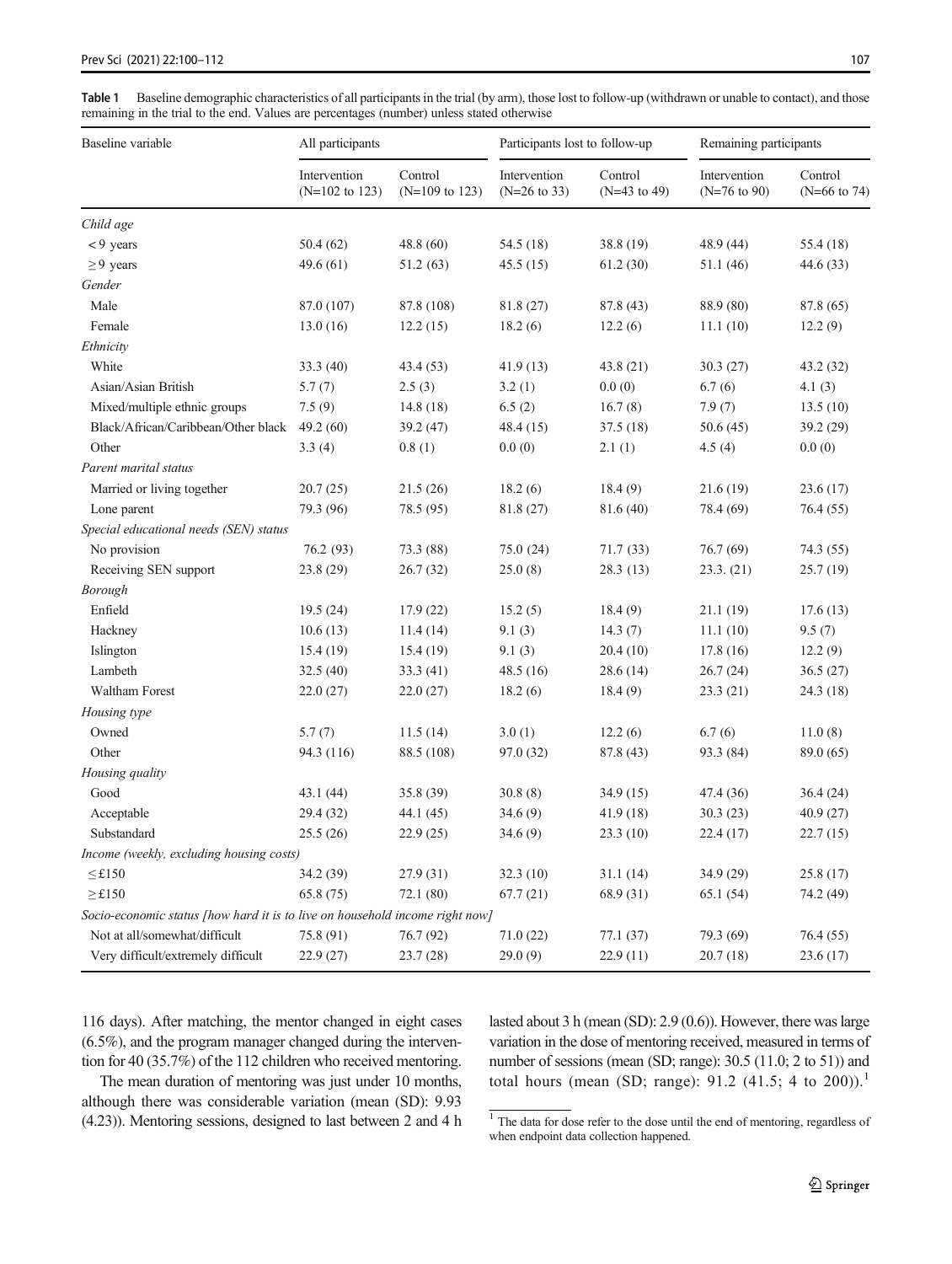<span id="page-8-0"></span>Table 2 Intervention effect estimates at endpoint

| Total Difficulties <sup>a</sup> (TD)<br>18.3(6.6)<br>$-0.7$<br>$-1.1$ (-3.2 to 1.1)<br>$-0.12$ (-0.38 to 0.13)<br><b>PSDQ</b><br>17.4(6.2)<br>0.33<br>0.9 (0.4 to 1.7) $\rm{^{8}}$<br>$TD$ > threshold<br>0.9<br>0.63<br>$CHS^b$<br>0.2<br>22.8(6.1)<br>$0.8$ (-1.6 to 3.2)<br>23.1(5.1)<br>0.52<br>$0.08$ (-0.18 to 0.35)<br>Hope<br><b>ECBI</b><br>$-8.4$<br>$-8.1$ (-19.7 to 3.5)<br>0.17<br>$-0.17$ (-0.43 to 0.08)<br>Intensity<br>137.0(34.5)<br>146.4(36.7)<br>$-1.5$<br>$-1.5$ ( $-4.5$ to 1.5)<br>0.31<br>Problem<br>19.3(10.6)<br>20.7(10.4)<br>$-0.12$ (-0.36 to 0.12)<br><b>PSDQ</b><br>Conduct<br>3.9(2.1)<br>$-0.3$<br>$-0.4$ (-1.1 to 0.4)<br>0.31<br>$-0.14$ (-0.40 to 0.13)<br>4.2(2.2)<br>Emotional<br>$-0.4$<br>$-0.6$ ( $-1.5$ to 0.3)<br>0.21<br>4.0(2.8)<br>$-0.16$ ( $-0.42$ to 0.10)<br>3.5(2.4)<br>$-0.3$<br>Hyperactivity<br>6.6(2.2)<br>7.1(2.0)<br>$-0.3$ (-0.9 to 0.3)<br>0.36<br>$-0.11$ (-0.35 to 0.13)<br>$-\,0.2$<br>4.1(2.9)<br>$-0.6$ (-1.5 to 0.4)<br>0.24<br>$-0.16$ ( $-0.42$ to 0.11)<br>Impact<br>3.9(3.3)<br>0.3<br>3.4(2.2)<br>3.0(2.1)<br>$0.2$ (-0.6 to 1.0)<br>0.64<br>$0.06$ ( $-0.20$ to 0.32)<br>Peer<br>Prosocial<br>$\sim\!0.1$<br>6.6(2.1)<br>6.5(2.3)<br>$-0.0$ (-0.8 to 0.7)<br>0.98<br>$0.00 (-0.25 \text{ to } 0.24)$<br>$SPPC^b$<br>Behavioral<br>$-0.5$<br>15.0(3.5)<br>$-0.4$ (-1.9 to 1.1)<br>0.56<br>$-0.08$ ( $-0.34$ to 0.19)<br>15.5(3.3) |  |
|----------------------------------------------------------------------------------------------------------------------------------------------------------------------------------------------------------------------------------------------------------------------------------------------------------------------------------------------------------------------------------------------------------------------------------------------------------------------------------------------------------------------------------------------------------------------------------------------------------------------------------------------------------------------------------------------------------------------------------------------------------------------------------------------------------------------------------------------------------------------------------------------------------------------------------------------------------------------------------------------------------------------------------------------------------------------------------------------------------------------------------------------------------------------------------------------------------------------------------------------------------------------------------------------------------------------------------------------------------------------------------------------------------|--|
|                                                                                                                                                                                                                                                                                                                                                                                                                                                                                                                                                                                                                                                                                                                                                                                                                                                                                                                                                                                                                                                                                                                                                                                                                                                                                                                                                                                                          |  |
|                                                                                                                                                                                                                                                                                                                                                                                                                                                                                                                                                                                                                                                                                                                                                                                                                                                                                                                                                                                                                                                                                                                                                                                                                                                                                                                                                                                                          |  |
|                                                                                                                                                                                                                                                                                                                                                                                                                                                                                                                                                                                                                                                                                                                                                                                                                                                                                                                                                                                                                                                                                                                                                                                                                                                                                                                                                                                                          |  |
|                                                                                                                                                                                                                                                                                                                                                                                                                                                                                                                                                                                                                                                                                                                                                                                                                                                                                                                                                                                                                                                                                                                                                                                                                                                                                                                                                                                                          |  |
|                                                                                                                                                                                                                                                                                                                                                                                                                                                                                                                                                                                                                                                                                                                                                                                                                                                                                                                                                                                                                                                                                                                                                                                                                                                                                                                                                                                                          |  |
|                                                                                                                                                                                                                                                                                                                                                                                                                                                                                                                                                                                                                                                                                                                                                                                                                                                                                                                                                                                                                                                                                                                                                                                                                                                                                                                                                                                                          |  |
|                                                                                                                                                                                                                                                                                                                                                                                                                                                                                                                                                                                                                                                                                                                                                                                                                                                                                                                                                                                                                                                                                                                                                                                                                                                                                                                                                                                                          |  |
|                                                                                                                                                                                                                                                                                                                                                                                                                                                                                                                                                                                                                                                                                                                                                                                                                                                                                                                                                                                                                                                                                                                                                                                                                                                                                                                                                                                                          |  |
|                                                                                                                                                                                                                                                                                                                                                                                                                                                                                                                                                                                                                                                                                                                                                                                                                                                                                                                                                                                                                                                                                                                                                                                                                                                                                                                                                                                                          |  |
|                                                                                                                                                                                                                                                                                                                                                                                                                                                                                                                                                                                                                                                                                                                                                                                                                                                                                                                                                                                                                                                                                                                                                                                                                                                                                                                                                                                                          |  |
|                                                                                                                                                                                                                                                                                                                                                                                                                                                                                                                                                                                                                                                                                                                                                                                                                                                                                                                                                                                                                                                                                                                                                                                                                                                                                                                                                                                                          |  |
|                                                                                                                                                                                                                                                                                                                                                                                                                                                                                                                                                                                                                                                                                                                                                                                                                                                                                                                                                                                                                                                                                                                                                                                                                                                                                                                                                                                                          |  |
| Global<br>$\!-0.1$<br>18.2(3.9)<br>18.3(3.8)<br>$0.1$ (-1.4 to 1.6)<br>0.90<br>$0.02$ (-0.26 to 0.29)                                                                                                                                                                                                                                                                                                                                                                                                                                                                                                                                                                                                                                                                                                                                                                                                                                                                                                                                                                                                                                                                                                                                                                                                                                                                                                    |  |
| $0.2\,$<br>Scholastic<br>17.2(4.0)<br>16.9(3.5)<br>$-0.0$ (-1.6 to 1.5)<br>0.99<br>$0.00 (-0.25 \text{ to } 0.24)$                                                                                                                                                                                                                                                                                                                                                                                                                                                                                                                                                                                                                                                                                                                                                                                                                                                                                                                                                                                                                                                                                                                                                                                                                                                                                       |  |
| $0.0\,$<br>Social<br>0.84<br>18.9(3.6)<br>18.8(3.8)<br>$0.2$ (-1.5 to 1.8)<br>$0.03$ (-0.23 to 0.28)                                                                                                                                                                                                                                                                                                                                                                                                                                                                                                                                                                                                                                                                                                                                                                                                                                                                                                                                                                                                                                                                                                                                                                                                                                                                                                     |  |
| <b>TSDQ</b><br>$-0.1$<br>4.1(2.5)<br>4.4(2.3)<br>$-0.3$ (-1.1 to 0.6)<br>0.53<br>$-0.08$ ( $-0.35$ to 0.18)<br>Conduct                                                                                                                                                                                                                                                                                                                                                                                                                                                                                                                                                                                                                                                                                                                                                                                                                                                                                                                                                                                                                                                                                                                                                                                                                                                                                   |  |
| Emotional<br>0.13<br>2.4(2.1)<br>3.3(2.7)<br>$-0.7$<br>$-0.6$ ( $-1.4$ to 0.2)<br>$-0.20$ ( $-0.46$ to 0.06)                                                                                                                                                                                                                                                                                                                                                                                                                                                                                                                                                                                                                                                                                                                                                                                                                                                                                                                                                                                                                                                                                                                                                                                                                                                                                             |  |
| $-0.1$<br>$-0.3$ (-1.0 to 0.6)<br>0.54<br>$-0.09$ ( $-0.36$ to 0.19)<br>Hyperactivity<br>6.6(2.5)<br>7.0(2.5)                                                                                                                                                                                                                                                                                                                                                                                                                                                                                                                                                                                                                                                                                                                                                                                                                                                                                                                                                                                                                                                                                                                                                                                                                                                                                            |  |
| 1.0<br>1.0 $(0.3 \text{ to } 2.7)^{5}$<br>$0.92\,$<br>Impact > threshold <sup>c</sup><br>$\qquad \qquad -$                                                                                                                                                                                                                                                                                                                                                                                                                                                                                                                                                                                                                                                                                                                                                                                                                                                                                                                                                                                                                                                                                                                                                                                                                                                                                               |  |
| 0.21<br>Peer<br>2.6(2.1)<br>$-0.5$<br>$-0.5$ ( $-1.2$ to 0.3)<br>$-0.16$ ( $-0.42$ to 0.09)<br>3.2(2.2)                                                                                                                                                                                                                                                                                                                                                                                                                                                                                                                                                                                                                                                                                                                                                                                                                                                                                                                                                                                                                                                                                                                                                                                                                                                                                                  |  |
| Prosocial<br>5.2(2.3)<br>$-0.0$<br>$-0.0$ (-0.9 to 0.8)<br>0.97<br>$-0.01$ (-0.29 to 0.27)<br>5.5(2.4)                                                                                                                                                                                                                                                                                                                                                                                                                                                                                                                                                                                                                                                                                                                                                                                                                                                                                                                                                                                                                                                                                                                                                                                                                                                                                                   |  |
| TD<br>$-1.3$<br>$-1.6$ (-3.7 to 0.5)<br>0.14<br>$-0.20$ ( $-0.47$ to 0.07)<br>15.7(6.6)<br>18.0(6.4)                                                                                                                                                                                                                                                                                                                                                                                                                                                                                                                                                                                                                                                                                                                                                                                                                                                                                                                                                                                                                                                                                                                                                                                                                                                                                                     |  |

TD Total Difficulties, OR odds ratio, MD mean difference, SMD standardized mean difference

Adjustments made for age (≥ 9 or < 9 years), gender, borough, ethnicity, SES, SEN, marital status, baseline depression, baseline value of outcome. Mean differences (intervention - control) shown except where indicated (\$) as odds ratios (odds in intervention/ odds in control)

a Primary outcome

 $b$ Based on children aged 8 and over at recruitment ( $n = 185$ )

c Baseline values not available for adjustment

s Complete case (not imputed)

Fewer than half (40.5%) of children received the recommended dose  $(\geq 35$  sessions). Common reasons for missed sessions include mentor/youth illness or holiday, or parent/sibling illness, while the most common reason for youth dropping out of mentoring is change in care status (e.g., relocation, new carer unsupportive).

Just over two-fifths (43.8%) of children who received mentoring also took part in group sessions; in over half of these cases (23.2% of the total), this involved one session only (mean (SD): 1.8 (1.1)). Two-thirds (65.2%) of the parents whose children were mentored received extra support, although there was wide variation in how many hours this involved. The mean amount was just over 10 h (mean (SD): 10.6 (14.5)), but this was skewed by one outlier parent who received 106 h of support; the median amount was 6.8 h. The most common substantive themes covered in this work were parenting skills, dealing with social care and other agencies, parent physical and mental health, and financial issues (Table S12). About one in seven (15.2%) children who received mentoring took part in family groups.

The mean adherence score for one-to-one mentoring (possible range 0 to 7) was just over 4 (mean (SD) 4.1 (0.9)). All other indicators of implementation were fairly high, with limited variation, and improved over time where measures were applied on more than one occasion. These include the managers' rating of mentoring quality (mean (SD) 25.6 (3.5); possible range 10 to 30) and supervision (7.5 (1.1); possible range 0 to 10); engagement, captured by children's rating of their relationship with their mentor using the MYAS (37.6 (4.6) at midpoint and (38.6 (2.8) at endpoint; possible range 10 to 40); and mentors' rating of the quality of support received from their respective Program Manager (19.2 (1.7) at midpoint and (20.1 (1.4) at endpoint; possible range 7 to 21).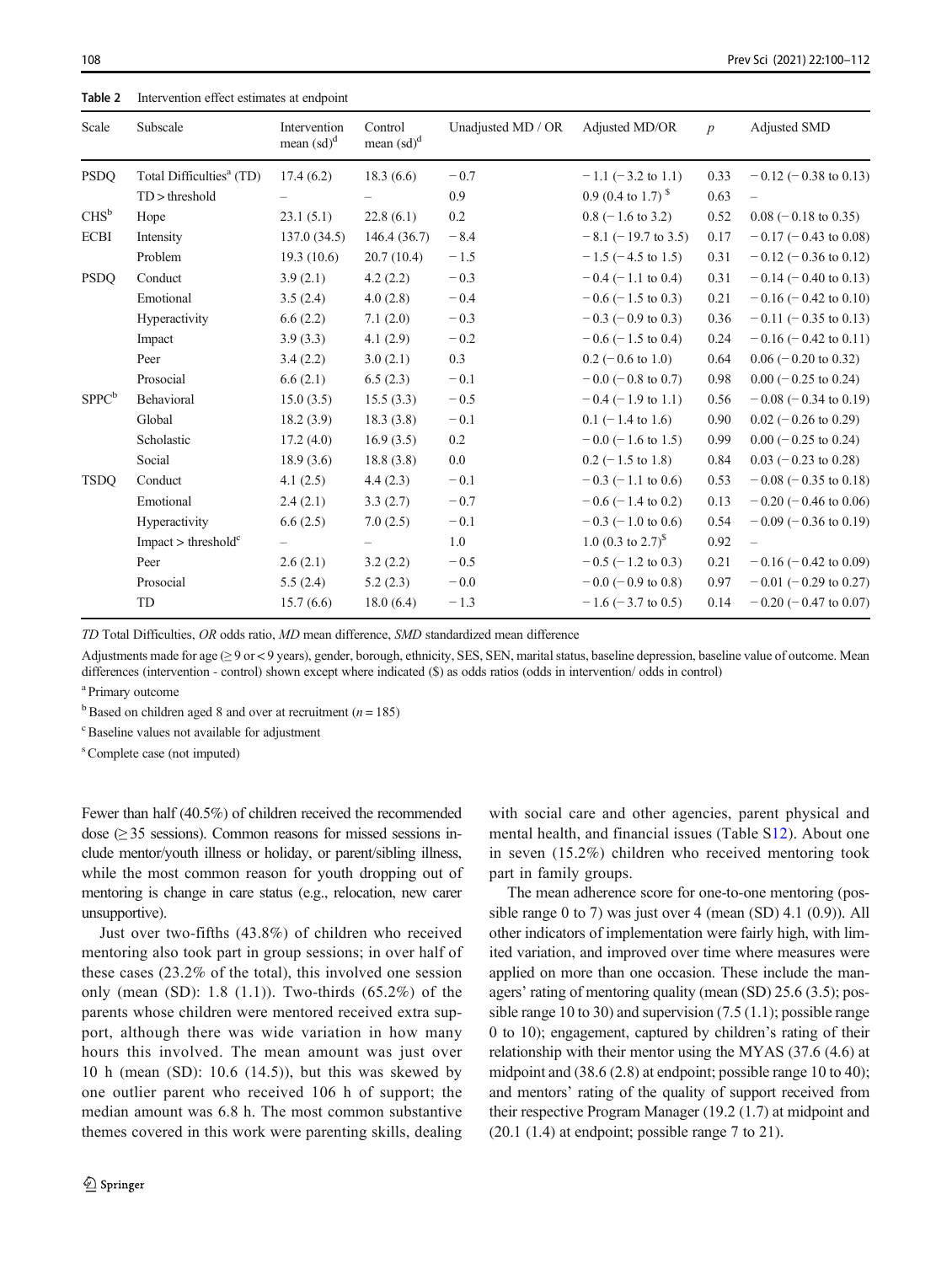#### Service Use

There was reasonably substantial use of some school-based services, for example extra parent consultation with the teacher (50.0% I, 56.2% C) but no statistically significant difference between arms (Table S13). Parents reported using additional services in over half of cases (54.2% I, 53.8% C) at midpoint and/or endpoint (Table S14). Although there were differences between arms in the rates of use of different services, the only statistically significant ( $p = .047$ ) difference concerned CAMHS, used by twice as many children in the control arm  $(20.9\%)$  as in the intervention arm  $(10.3\%)$ . According to parents, many of these additional services were used as a result of the child's behavior (48.8% I, 42.5% C), although there was no statistically significant difference between arms ( $p = .516$ ).

## **Discussion**

Youth mentoring interventions pair participants with a caring, non-parental adult with the goal of promoting positive youth development. A recent comprehensive meta-analysis, published after the present study ended, examined all RCTs and quasi-experimental studies of intergenerational one-to-one youth mentoring programs published in the English language between 1975 and 2017 and found a statistically significant effect across all studies and all youth outcomes of 0.21 (Raposa et al. [2019\)](#page-12-0). This is consistent with previous metaanalyses (cited earlier), which is notable given the stricter definition of mentoring applied and the inclusion of more recent studies of programs that incorporate evidence-based program practices rather than relying solely on practice wisdom. The authors advised that while the findings offer some support for the efficacy of youth mentoring, with even small effects potentially exerting an important influence on youth development trajectories, there is a need to remain realistic about its modest impact and seek to improve it.

Even though the Chance UK intervention incorporated features of more effective interventions identified by Dubois et al. ([2011](#page-11-0)) and others (Garringer et al. [2015](#page-11-0)), and was delivered predominantly to boys (associated with more positive effects in the Dubois et al. [\(2011\)](#page-11-0) and Raposa et al. [\(2019\)](#page-12-0) meta-analyses), it had no statistically significant effect on the primary outcome—PSDQ Total Difficulties at endpoint—or any secondary outcomes (at any time point). The moderator analysis found no sub-group effects for age, gender, parent marital status, PSDQ Total Difficulties at baseline, SES, or ethnicity. There was also no statistically significant effect on the primary outcome for children who received a higherfidelity version of the intervention. The results may be generalized to other ethnically diverse contexts in high-income countries in which there is mixed service provision (but not mentoring) for children with behavioral and emotional problems.

There are various possible reasons for the lack of a statistically significant effect on the outcomes, some of which are standard considerations in the context of seeking to understand null or negative effects in a trial, while others relate specifically to the mentoring literature. The first is the level of implementation fidelity, which has long been acknowledged to affect outcomes in prevention programs (Durlak and DuPre [2008](#page-11-0)). Although the quality of mentoring and engagement were generally good, adherence was rather low, suggesting that mentors might benefit from more training in using solution-focused techniques, and dose was very variable. Specifically, just under one in 10 children in the intervention arm received no mentoring and nearly two-thirds (59.5%) of those who did get mentoring received less than the recommended number of sessions. Also, although a minority of children and the majority of parents received additional support, they received relatively little when measured in terms of contact time. However, there was no effect on the primary outcome for children who received 11 or more months of mentoring (the recommended length). Nor did exploratory analyses find an effect on the primary outcome when participants (parents or children) received extra support, or when mentoring involved greater adherence or quality, or when the mentor-child relationship was stronger.

A second possible explanation for the absence of effects lies in what children in the control arm receive. It has been argued that null results might occur because services as usual—the norm for control conditions—are improving, in part informed by positive results from earlier trials (the socalled "rising tide phenomenon"—Chen et al. [2016](#page-11-0)). With the possible exception of CAMHS, there is no evidence that children in the control arm were more likely than intervention arm children to receive other services because they had been referred to Chance UK but had not been allocated to the mentoring arm. (Nor is there evidence that signposting by Chance UK led to children in the intervention arm accessing more services than those in the control arm.) However, future trials of mentoring interventions would do well to gather more detailed data on the nature of services as usual and the extent to which they include or resemble high-quality mentoring.

Third, it is plausible that some participating children had such an elevated level of need at the outset that the intervention was unable to affect it to any great degree. The intervention targeted children with behavioral and emotional difficulties, which is reasonable given that earlier meta-analyses have found stronger effects where baseline risk is higher (DuBois et al. [2011\)](#page-11-0), but average baseline levels of need according to mean PSDQ and TSDQ Total Difficulties scores far exceeded the respective clinical cut-offs (i.e., located in the abnormal range). It seems plausible that some children are referred to Chance UK at a crisis point, in other words, when teachers and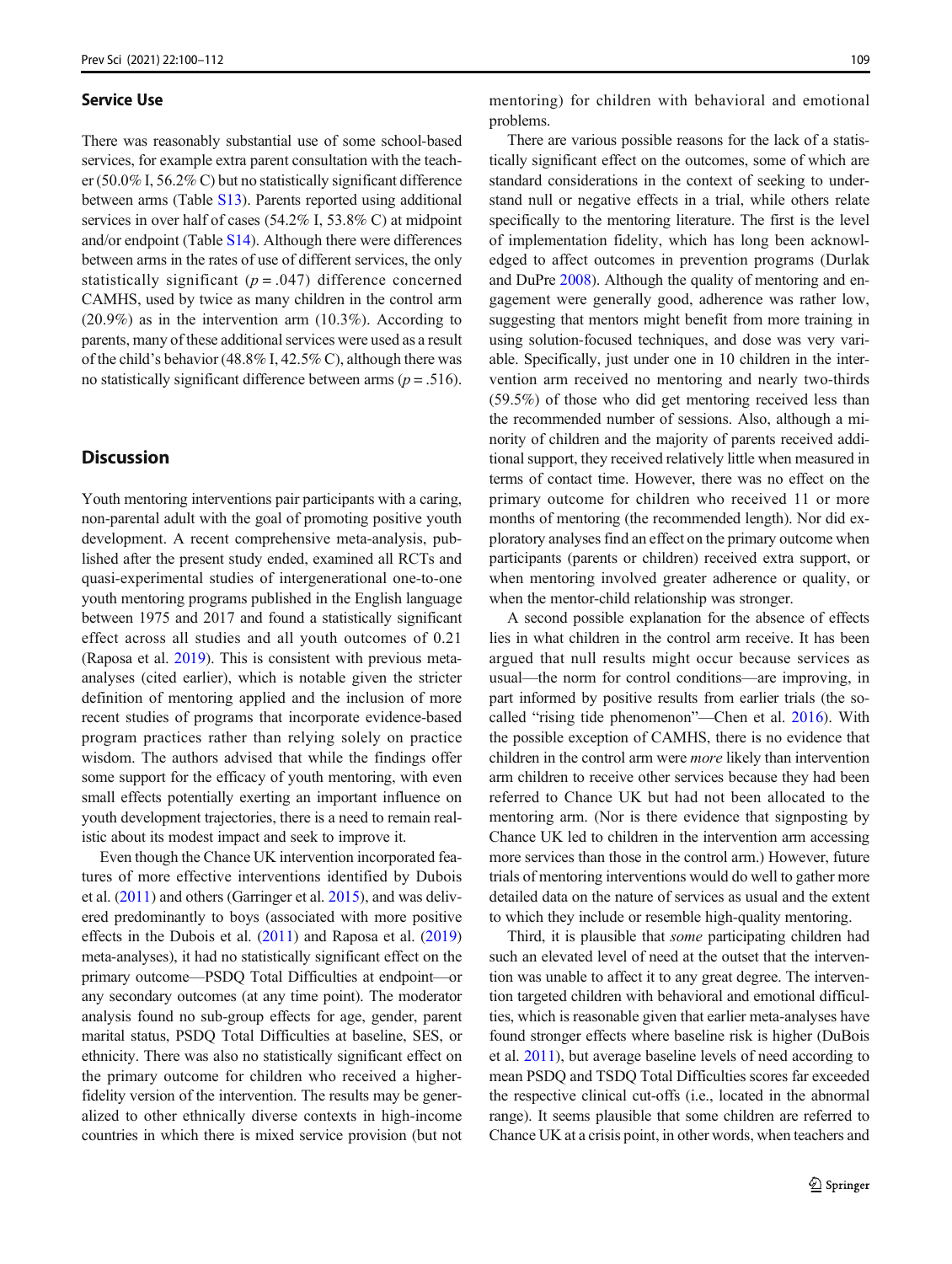parents are struggling to deal with the child's behavioral and emotional difficulties. In support of this hypothesis, DuBois et al. ([2011](#page-11-0)) argued that children with deeply rooted difficulties are less likely to benefit from mentoring than those with "more intermediate levels of challenge" (p.77). In this study, an interpretation of the lack of moderator effects for PSDQ Total Difficulties at baseline is that greater behavioral and emotional difficulties prior to the mentoring did not affect outcomes. This aligns with the more recent Raposa et al. [\(2019\)](#page-12-0) meta-analysis, which found no differences in effect sizes as a function of baseline risk (problem behaviors and receipt of free or reduced-price school lunches). However, all participants used in this comparison have elevated need (eligibility for the trial was  $\geq 14$  on PSDQ and  $\geq 16$  on TSDQ), and the interaction tests have low power, both of which could induce the null result. Future trials could usefully explore whether adding an upper threshold on an eligibility measure such as the PSDQ in order to target children with an intermediate level of need results in stronger effects.

The fourth possible explanation is that intervention content and delivery do not effectively address the risk and protective factors associated with participants' behavioral and emotional problems. High levels of relational satisfaction, reported by participants and mentors, did not appear to translate into improved outcomes, suggesting that the nature and form of what they do together is potentially more important. This resonates with the relatively low mean score for mentors' use of solution-focused techniques, the argument in the literature that including more systematic teaching or advocacy in mentoring interventions would enhance their outcomes (DuBois et al. [2011\)](#page-11-0), and the call for stronger adherence to evidence-based practices that target specific mechanisms underlying particular youth difficulties (Raposa et al. [2019\)](#page-12-0). Future trials need to ensure that interventions involve such evidence-based practices (see Garringer et al. [2015\)](#page-11-0) and analyze the extent to which adherence to those practices affects outcomes.

The fact that the direction and magnitude of change in outcomes tracks quite closely across measures for both trial conditions arguably undermines any notion in this instance of the lack of intervention effects being due to other factors (design sample or methodological limitations), particularly since there is no evidence that fidelity is associated with impact.

#### Strengths and Limitations

The study has significant strengths, notably the randomized design, the use of tried-and-tested measures, the strong equivalence between arms at baseline (especially on outcome variables), the collection of data from different sources (parents, teachers and children), the measurement of children's behavior and emotional well-being in different settings (home and school), and the analysis of the relationship between different dimensions of fidelity and outcomes. The study also has

limitations. First are the high and differential rates of attrition, although this did not affect the balance of the groups on baseline outcome variables. Second, endpoint outcome measures in the intervention arm were collected before mentoring finished in over two-fifths (44%) of cases owing to delays to mentoring commencing following randomization. This was because the matching process took longer than expected for many children, in part due to a lack of suitable mentors in some localities. However, the CACE analysis did not show evidence that receiving the full mentoring program provides a benefit. Third, there is little information on what exactly mentors did with children during mentoring. Chance UK follows good practice guidance in advising mentors to agree goalorientated activities with children but the lack of prescribed activity makes it harder to monitor activity and link activities to outcomes. This is not uncommon in mentoring studies, although naturalistic observations can be used to detail activity (Keller and Pryce [2012\)](#page-12-0). Fourth, there is a lack of detailed data on the content of services as usual and if they may have produced similar effects to mentoring intervention. Finally, two hypothesized mediators of intervention effect on the proximal outcomes were not measured (regulation and aspirations).

# Conclusions

There was no statistically significant effect on any outcome. Given the high level of need of children at baseline, it is possible that many participants were recruited at a point of crisis, and that this level of need in both arms naturally reduced slightly over time. Effect sizes at endpoint are small and none are statistically significant. Moreover, children in the control arm were eligible to receive services as usual, and it is reasonable to suppose that some of the regular services they received—in particular CAMHS—may have contributed to improvements in their outcomes over time. Neither is there evidence of an effect on compliers under the CACE analysis. But given the relatively serious needs of the children at recruitment, the lack of effect may be related in part to what mentors actually deliver and whether program content focuses sufficiently and efficaciously on relevant issues. Chance UK is now engaged in a process of intervention adaptation, testing, and refinement, in large part informed by the results and conclusions of this trial.

Acknowledgments We are grateful to Chance UK staff and all trial participants for making this study possible. The time of Nick Axford, Vashti Berry, Justin Matthews, and Obioha C. Ukoumunne is supported by the National Institute for Health Research (NIHR) Applied Research Collaboration South West Peninsula (PenARC). The time of Sarah Blower is supported by the NIHR Applied Research Collaboration Yorkshire and Humber. The views expressed are those of the authors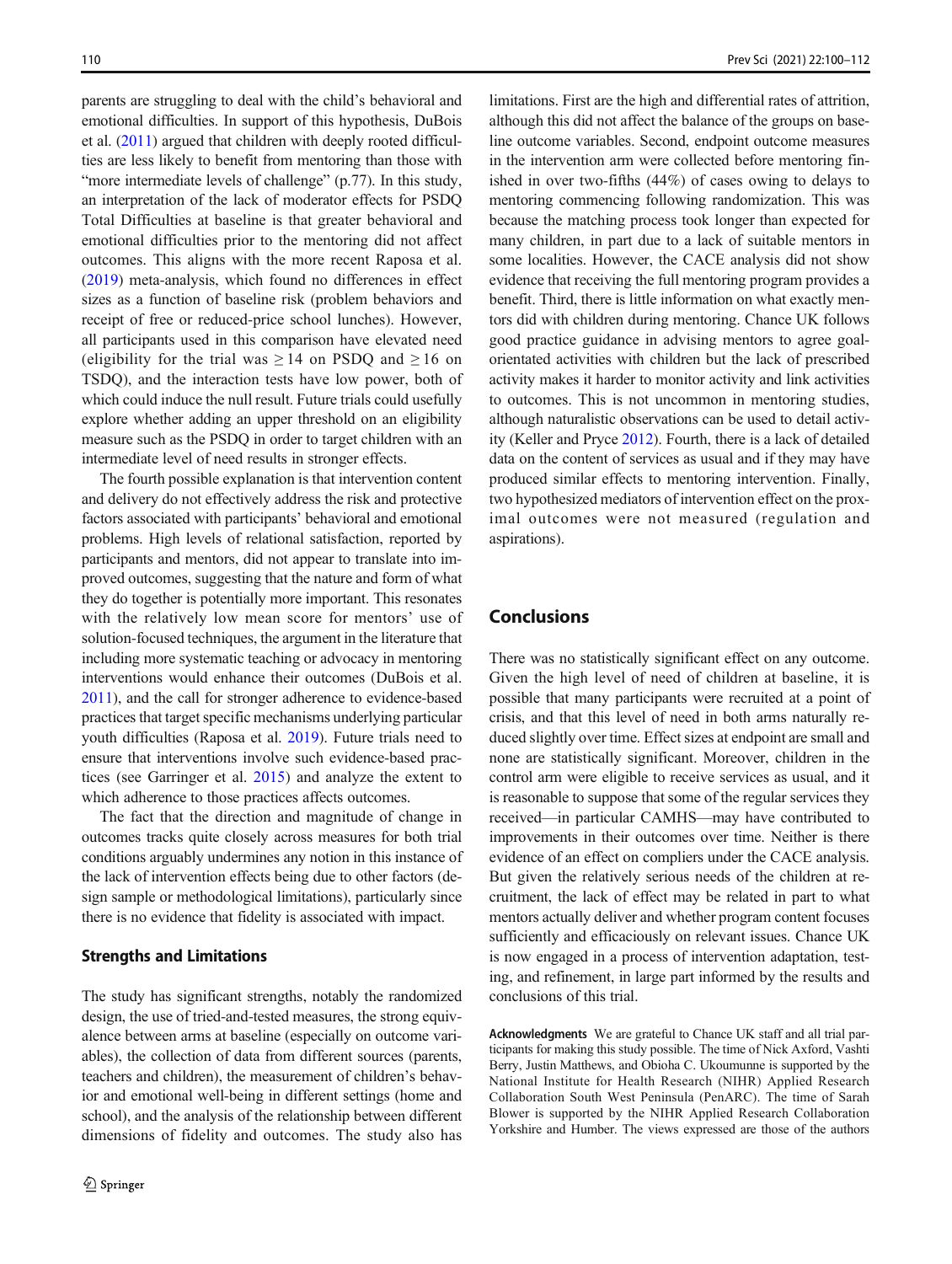<span id="page-11-0"></span>and not necessarily those of the NHS, the NIHR, or the Department of Health and Social Care.

Data Access Statement Due to ethical concerns, the research data supporting this publication are not publicly available.

Funding Information Big Lottery funded the costs of the trial (Realizing Ambition Programme Grant: Agreement 30118942). The design, management, statistical analysis, and reporting of the trial were fully independent of the funder and Chance UK.

#### Compliance with Ethical Standards

Conflict of Interest Following trial completion, NA worked with Chance UK to adapt the intervention. The other authors declare that they have no competing interests.

Ethical Approval The study was approved by the Warren House Group Research Ethics Committee (ref. WHG2014–001) (4 July 2014). All procedures performed in studies involving human participants were in accordance with the ethical standards of the institutional and/or national research committee and with the 1964 Helsinki declaration and its later amendments or comparable ethical standards.

Informed Consent Informed consent was obtained from all study participants. Further details about informed consent are provided in the published trial protocol (Whybra et al. [2018](#page-12-0)).

Human and Animal Studies This article does not contain any studies with animals performed by any of the authors.

Open Access This article is licensed under a Creative Commons Attribution 4.0 International License, which permits use, sharing, adaptation, distribution and reproduction in any medium or format, as long as you give appropriate credit to the original author(s) and the source, provide a link to the Creative Commons licence, and indicate if changes were made. The images or other third party material in this article are included in the article's Creative Commons licence, unless indicated otherwise in a credit line to the material. If material is not included in the article's Creative Commons licence and your intended use is not permitted by statutory regulation or exceeds the permitted use, you will need to obtain permission directly from the copyright holder. To view a copy of this licence, visit [http://creativecommons.org/licenses/by/4.0/.](http://creativecommons.org/licenses/by/4.0/)

# References

- Bailey, J., Hill, K., Oesterle, S., & Hawkins, J. (2009). Parenting practices and problem behavior across three generations: Monitoring, harsh discipline, and drug use in the intergenerational transmission of externalizing behavior. Developmental Psychology, 45, 1214–1226.
- Beck, A. T., & Beck, R. W. (1972). Screening depressed patients in family practice. Postgraduate Medicine, 52, 81–85.
- Bond, C., Woods, K., Humphrey, N., Symes, W., & Green, L. (2013). The effectiveness of solution focused brief therapy with children and families: A systematic and critical evaluation of the literature from 1990–2010. Journal of Child Psychology and Psychiatry, 54, 707– 723.
- Breslau, J., Lane, M., Sampson, N., & Kessler, R. C. (2008). Mental disorders and subsequent educational attainment in a US national sample. Journal of Psychiatric Research, 42, 708-716.
- Bywater, T. J. (2012). Perspectives on the Incredible Years programme: Psychological management of conduct disorder. British Journal of Psychiatry, 201, 85–87.
- Calkins, S. D., & Keane, S. P. (2009). Developmental origins of early antisocial behavior. Development and Psychopathology, 21, 1095– 1109.
- Catalano, R., & Hawkins, J. (1996). The social development model: A theory of antisocial behavior. In J. Hawkins (Ed.), Delinquency and crime: Current theories (pp. 149–197). Cambridge: Cambridge University Press.
- Chen, Y.-F., Hemming, K., Stevens, A. J., & Lilford, R. J. (2016). Secular trends and evaluation of complex interventions: The rising tide phenomenon. BMJ Quality and Safety, 25, 303-310.
- Chisholm, D., Knapp, M. R. J., Knudsen, H. C., Amaddeo, F., Gaite, L., & van Wijngaarden, B. (2000). Client Socio-Demographic and Service Receipt Inventory – European Version: Development of an instrument for international research. British Journal of Psychiatry, 177, s28–s33.
- Core Team, R. (2018). R: A language and environment for statistical computing. Vienna: R Foundation for Statistical Computing [https://www.R-project.org](http://creativecommons.org/licenses/by/4.0/).
- Donnellan, M. B., Trzesniewski, K. H., Robins, R. W., Moffitt, T. E., & Caspi, A. (2005). Low self-esteem is related to aggression, antisocial behavior, and delinquency. Psychological Science, 16, 328–335.
- DuBois, D. L., Holloway, B. E., Valentine, J. C., & Cooper, H. (2002). Effectiveness of mentoring programs for youth: A meta-analytic review. American Journal Community Psychology, 30, 157–197.
- DuBois, D. L., Portillo, N., Rhodes, J. E., Silverthorn, N., & Valentine, J. C. (2011). How effective are mentoring programs for youth? A systematic assessment of the evidence. Psychological Science in the Public Interest, 12, 57–91.
- Dunn, G., & Bentall, R. (2007). Modelling treatment-effect heterogeneity in randomized controlled trials of complex interventions (psychological treatments). Statistics in Medicine, 26, 4719–4745.
- Durlak, J. A., & DuPre, E. P. (2008). Implementation matters: A review of research on the influence of implementation on program outcomes and the factors affecting implementation. American Journal of Community Psychology, 41, 327–350.
- Eyberg, S. M., & Ross, A. W. (1978). Assessment of child behavior problems: The validation of a new inventory. Journal of Clinical Child Psychology, 7(2), 113–116.
- Farrington, D., & Welsh, B. (2007). Saving children from a life of crime: Early risk factors and effective interventions. Oxford: Oxford University Press.
- Fergusson, D. M., Lynskey, M. T., & Horwood, L. J. (1993). The effect of maternal depression on maternal ratings of child behavior. Journal of Abnormal Child Psychology, 21, 245–269.
- Fletcher, J. M. (2010). Adolescent depression and educational attainment: Results using sibling fixed effects. Health Economics, 19, 855–871.
- Garringer, M., Kupersmidt, J., Rhodes, J., Stelter, R., & Tai, T. (2015). Elements of effective practice for mentoring. Boston: MENTOR: The National Mentoring Partnership.
- Goodman, R. (1997). The Strengths and Difficulties Questionnaire: A research note. Journal of Child Psychology and Psychiatry, 38, 581–586.
- Green, H., McGinnity, A., Meltzer, H., Ford, T., & R G. (2005). Mental health of children and young people in Great Britain. London: TSO.
- Harter, S. (1982). The Perceived Competence Scale for Children. Child Development, 53, 87–97.
- Harter, S. (2012). The Self-Perception Profile for Children: Manual and questionnaires (Grades 3-8). University of Denver. Denver. [https://](http://creativecommons.org/licenses/by/4.0/) [portfolio.du.edu/SusanHarter/page/44210.](http://creativecommons.org/licenses/by/4.0/) Accessed 28.10.19.
- Hewitt, C. E., Torgerson, D. J., & Miles, J. N. V. (2006). Is there another way to take account of noncompliance in randomized controlled trials? Canadian Medical Association Journal, 175, 347–347.